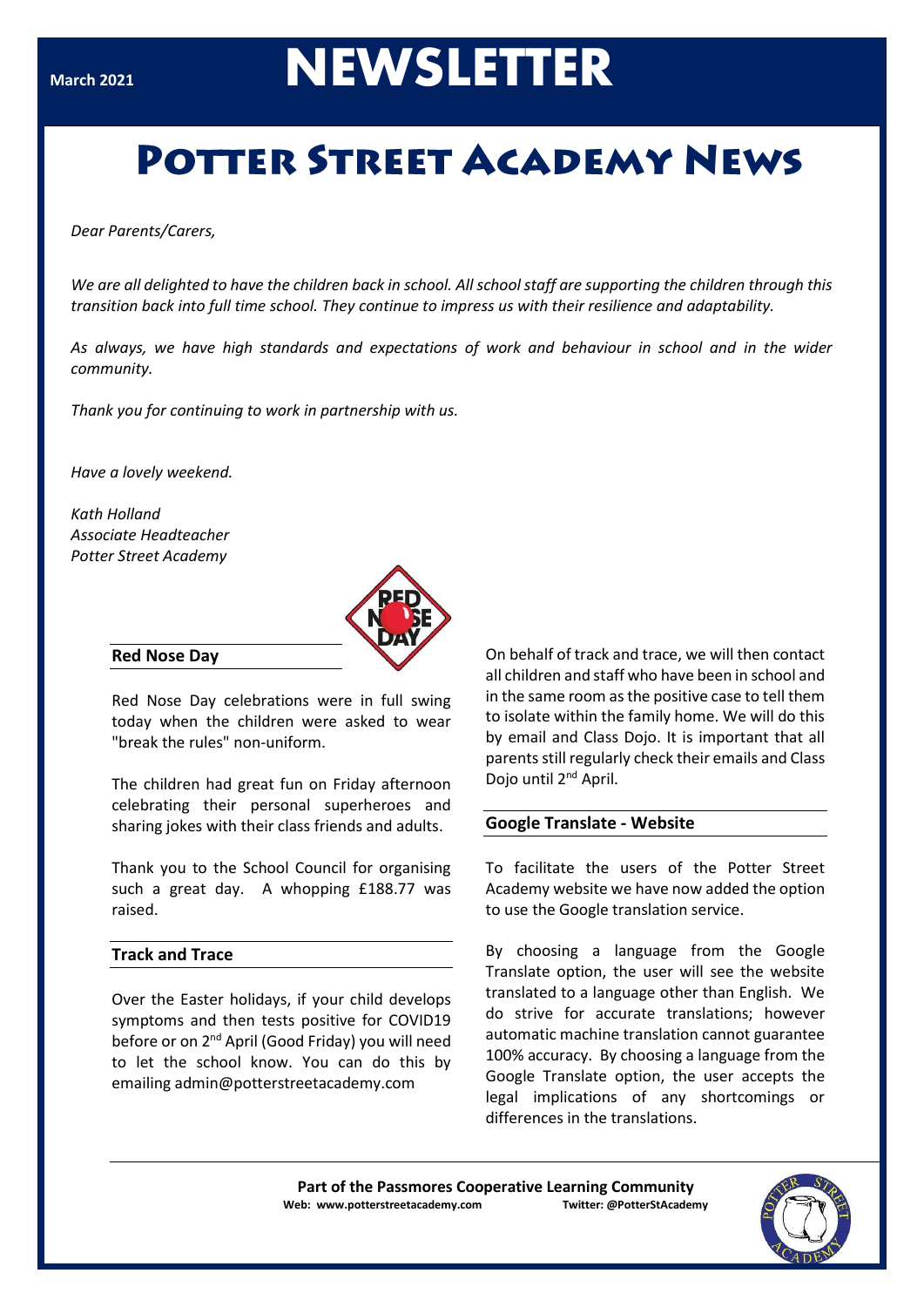You will find the translation link under the Home page section of our Website.



# **Free School Meal Provision over the Easter Holiday**

If you are in receipt of free school meals for your child/children, you will shortly receive an email with guidance on how to redeem your FSM vouchers which can be used over the Easter period.

# **Class Photos**

Our school photographer is booked to come into school on 6<sup>th</sup> May to take class photos of the children. The photographer will have a face mask, visor, anti-bacterial wipes and hand sanitizer and will be distanced at least 2 metres from the children and all hygiene / health procedures will be adhered to.

As the Year 6 children were unable to have their individual photos taken last November we have booked for these to be done on  $6<sup>th</sup>$  May as well.

#### **Free Easter Activities for Children**

Essex County Council and Active Essex are working in partnership to offer free activities and lunch over the Easter holidays for school children. There are several locations around Harlow you can book, one of which is Passmores.

Please use the link below if you would like to book a place for your child.

[https://www.changinglivescommunityservice](https://www.changinglivescommunityservices.com/changing-lives-events/) [s.com/changing-lives-events/](https://www.changinglivescommunityservices.com/changing-lives-events/)

### **House Points**

Children are busy earning house points by showing how well they keep the school values – responsibility, respectfulness, fairness, caring and trustworthiness.



#### **Breakfast Club**

We are currently taking bookings for next half term's Breakfast Club.

All spaces for Breakfast Club must be booked in advance every half term. Children will not be able to just turn up or attend on an ad hoc basis.

Please email [admin@potterstreetacademy.com](mailto:admin@potterstreetacademy.com) by 9am on Tuesday 23rd March telling us the name of your child / children, Year group and which days you would like them to attend each week. You will then be charged via SIMs Pay prior to them attending.

If you do not book a slot we will not be able to support your child before school.